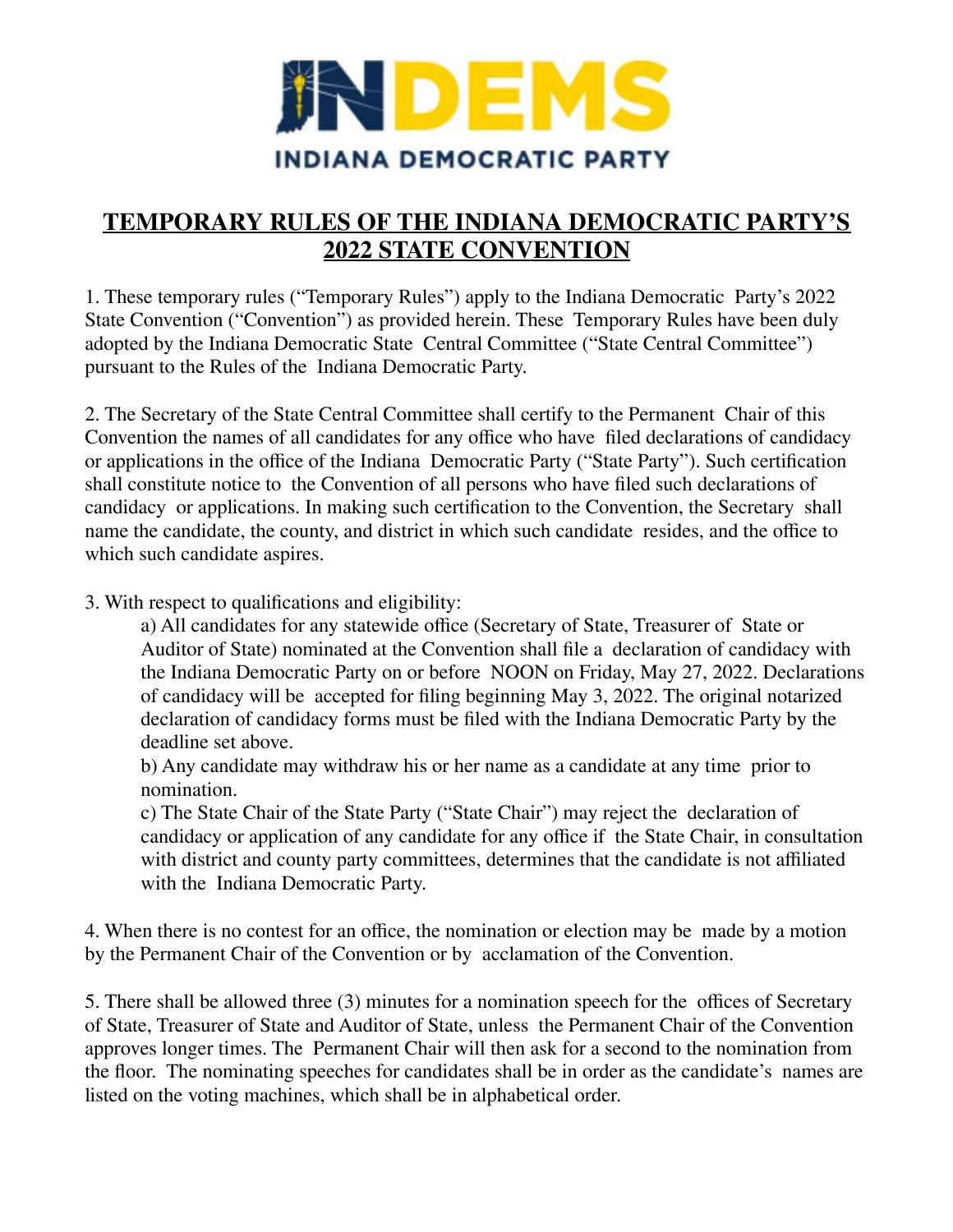6. No one shall be allowed on the floor of the Convention where the delegates are located while any vote is being taken except delegates, party officials, election officers and voting machine assistants as may be duly appointed by the State Chair and necessary to conduct such elections, watchers representing the candidates during the time the votes are cast, and other properly credentialed individuals.

7. A Temporary Chair of the Convention shall be appointed by the State Chair, subject to approval by the State Central Committee. The Temporary Chair shall open the Convention and preside over all such matters coming before the Convention until such time as the Temporary Chair relinquishes the gavel to the Permanent Chair of the Convention.

8. The State Central Committee shall report to the Convention the duly adopted Temporary Rules of the 2022 State Convention. The Committee on Rules and Permanent Organization shall report the Temporary Rules to the Delegates. The Temporary Rules shall be made Permanent by the Convention by voice vote upon a motion by the Temporary or Permanent Chair. The Committee on Rules and Permanent Organization shall meet on June 18, 2022, at 1:30 P.M. to formally adopt the Temporary Rules passed by the State Central Committee.

9. The State Central Committee shall appoint a Temporary Credentials Committee that shall serve until a Permanent Credentials Committee is elected at District Caucuses on June 18, 2022. The Permanent Credentials Committee shall report to the Convention the total number of eligible delegates, the total number of delegates present (credentialed as of 10:00 A.M., June 18, 2022, by congressional district) and the presence or absence of a quorum. The report of the Permanent Credentials Committee shall be adopted by the Convention by voice vote upon a motion by the Temporary Chair.

## 10.Credentials Procedure:

a) County Chairs shall submit their delegate and alternate lists to the State Chair no later than 5:00 P.M. Friday, June 10, 2022. Credentials will be distributed to County Chairs or their designees, whose county delegate assessments have been paid by NOON on Friday, June 17, 2022. The State Chair or the Temporary Credentials Committee by majority vote may seat individual delegates or delegations from counties making late payments after the June 18, 2022, deadline. No County delegation shall be seated at the Convention if the County is in arrears with the State Party.

b) The Temporary Credentials Committee shall meet on Friday June 17, 2022 at 3:00 P.M. to adopt the official poll list of delegates and alternates eligible to vote at the Convention and to resolve any preliminary credentialing issues. Any challenges to the official poll list must be submitted to the Temporary Chair by NOON on Saturday, June 18, 2022. The Permanent Credentials Committee shall review and resolve all challenges at their meeting on June 18, 2022, at 1:30 P.M.

c) It shall be the responsibility of each County Chair to:

i) Distribute credentials to the persons entitled to those credentials;

ii) Certify to the Temporary Credentials Committee no later than 3:00 P.M. on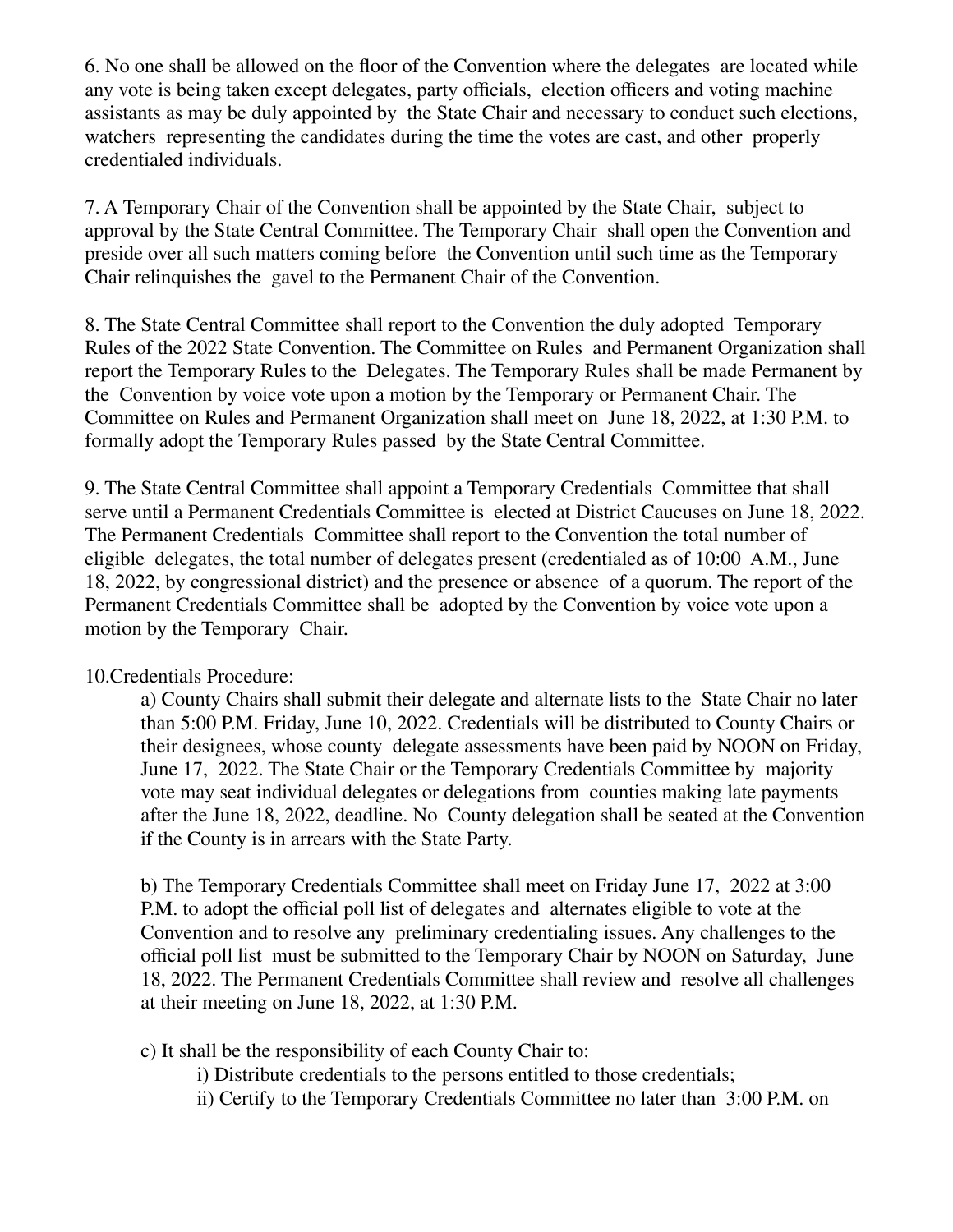Friday, June 17, 2022, the names of the individuals who hold the credentials, identifying those persons from the list of elected delegates, or a list of the certified elected alternates in possession of the State Central Committee. iii) Make changes in the composition of the county delegation only with the approval of the Temporary Credentials Committee after 3:00 P.M. Friday, June 17, 2022.

d) The names of duly authorized Convention delegates and alternates shall be compiled into official lists, which will be distributed to candidates and to the voting machine inspectors and clerks for use as a voter poll list at such machines.

11. Elected delegates who appear in person and who have been replaced by an alternate shall have precedence over an alternate up to the time of printing of the final poll list at 10:00 A.M. on June 18, 2022, and subject to compliance with all applicable rules of the Convention, and approved by the Credentials Committee.

12. The Resolutions Committee shall consider for inclusion in its report resolutions that are supported by the authenticated signatures of more than 50% of the authorized number of delegates who received credentials. Resolutions considered by the Resolutions Committee and found to be meritorious by a two-thirds majority of the members, or which originated with the Resolutions Committee and are supported by two-thirds of the members, may be included in the Report of the Resolutions Committee. The Report of the Resolutions Committee shall be adopted by the Convention by voice vote upon a motion by the Temporary or Permanent Chair. In making the report to the Convention, the Resolutions Committee Chair shall provide a synopsis of the resolutions to be adopted. The Resolutions Committee shall meet on June 18, 2022, at 1:30 P.M.

13. The 2022 Platform of the Indiana Democratic Party shall be approved by the majority of the State Central Committee at their meeting on June 17, 2022 at NOON. The 2022 Platform shall be adopted by the Convention by voice vote upon a motion by the Temporary Chair.

14. All candidates for a state office where there is a contest shall have their names placed on the voting machines, in alphabetical order by last name.

15. Any candidate for any office receiving a majority of the votes cast by those delegates present and voting for that office on any ballot shall be considered nominated and subsequent ballots shall be cast until the nominations for all contested offices are completed.

16. After the first ballot has been taken for any office and no candidate has received a majority of the votes cast by those delegates present and voting, commencing with the second ballot thereafter, the candidate having the lowest votes for said office shall be eliminated until such time as a candidate shall receive a majority of said votes for said office.

17. Procedure on the floor shall be as follows: A clerk will be present with a list of the eligible